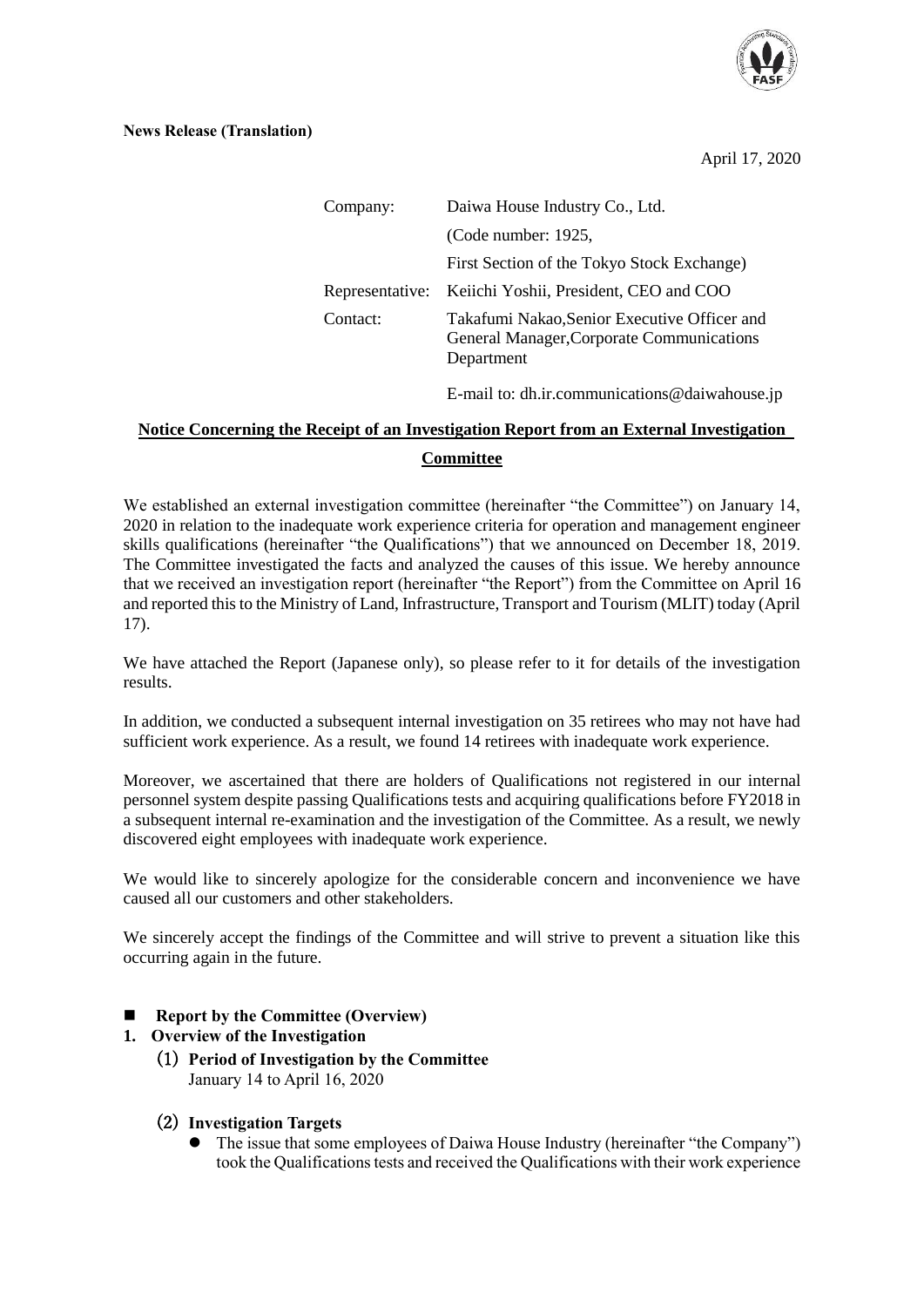certified by the Company despite the fact they had insufficient work experience as prescribed in the Test Guidebook of the Qualifications tests

• The issue that the Company then deployed those employees as chief engineers and managing engineers in construction sites or as full-time engineers in sales offices based on those Qualifications

## (3) **Investigation Objectives**

The objectives are to investigate the facts in regards to the inadequate work experience criteria in the Qualifications tests, to analyze the causes of this and to make recommendations to prevent a recurrence of this issue.

#### (4) **Investigation Method**

The Committee carefully examined the Test Guidebook, Work Experience Certificate (template), in-house notices, work experience reports for holders of Qualifications, internal interview investigation sheets, personnel records and other documents relating to this issue received from the Company.

Moreover, the Committee sent a questionnaire to 353 people with inadequate work experience (as of January 22, 2019). The Committee then conducted an investigation into the awareness/understanding of the work experience criteria at the time candidates took their tests and the causes of this inadequate work experience criteria.

Furthermore, the Committee investigated the Company's personnel files, bar charts and internal interview results. With this, the Committee verified the judgment process of employees acknowledged as having inadequate work experience.

In addition, the Committee established a hotline to the Committee and informed all current employees with these Qualifications about this hotline. At the same time, the Committee met with and then interviewed 66 (total number) of those who answered the aforementioned questionnaire and officers of technology and management departments.

The Committee verified the judgment process of employees acknowledged as having inadequate work experience in this investigation upon instructing the Company to conduct an additional internal investigation on holders of the Qualifications newly discovered through this investigation. At the same time, the Committee conducted an investigation by sending a questionnaire to all seven employees identified as having inadequate work experience among the newly discovered holders of the Qualifications. The Committee met with and then interviewed two of those employees.

#### **2. Facts Confirmed by This Investigation**

## (1) **Internal Policy Concerning Acquisition of Qualifications**

The Company enacted a license acquisition congratulatory payment provision in 1982. The purpose of this is to raise the desire to self-develop, to increase self-awareness of ability development and to improve the quality of employees. With this, the number of applicable qualifications has risen to 147 – including operation and management engineers – at the present time.

Moreover, notices were released in the name of the President in 2008 – "Acquisition of Official Qualifications (Instructions)" – and in the name of the Head of the Technology Division in 2010 – "Implementation of Measures to Encourage the Acquisition of National Qualifications (Instructions)." These gave instructions to promote the acquisition of national qualifications and to build an environment that gives information on the acquisition of qualifications.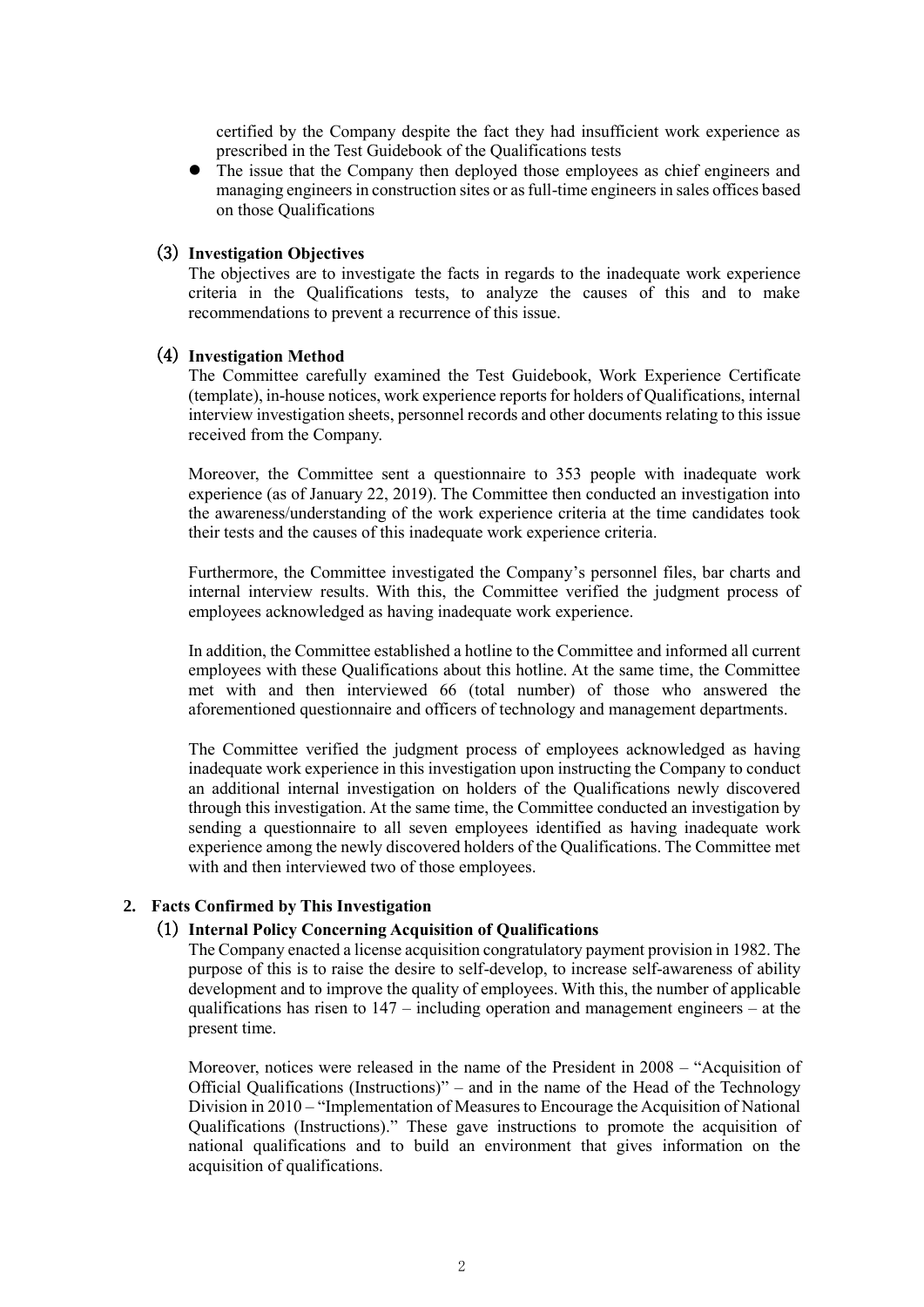Under such circumstances, the acquisition of the Qualifications was also promoted with internal correspondence education, mock tests, Web courses and other measures to support passing the tests.

The necessary qualifications had previously been established for each department as the qualifications required to be promoted to managerial level positions. Operation and management engineers previously required only the first-class building operation and management engineer qualification. However, they became required to acquire one more type of the Qualifications from 2015.

A change was made in regards to this point in August 2019 – it is now only essential to acquire the first-class building operation and management engineer qualification as it was previously.

## (2) **Requirements to Take the Qualifications Tests**

The designated test body that carries out the Qualifications tests prepares a Test Guidebook every year. This Test Guidebook announces the work experience criteria of a certain number of years of more necessary to take these tests.

Only one experience of work is permitted within a certain period of time for the work experience necessary in the Qualifications tests. A certain period of work experience to take the Qualifications tests cannot be counted twice as a period of work experience to take another Qualifications test.

Therefore, it is necessary to select a work experience period as work experience for a test or to calculate the period with a work ratio when taking different types of the Qualifications tests (hereinafter "the Duplication Prohibited Criteria").

Moreover, subcontracted electrical work in work undertaken in civil engineering works and construction works cannot be counted as electrical work operation and management work experience (hereinafter "the Electrical Work Subcontracting Exclusion Criteria").

The Test Guidebook specifically states that there is work not recognized as work experience depending on the type of work (type of industry), content of the work and duties in addition to the above (hereinafter "the Inadequate Work Experience Content Criteria"). Although there is a degree of difference in how specifically they are stated, it is recognized that these statements were found in the guidebook from when the operation and management engineer test began.

## (3) **Internal Structure Concerning the Work Experience Criteria**

The Technology Division was supposed to be in charge of the requirements to take the Qualifications tests as the internal structure of the Company. However, the Technical Division did not have a structure to manage the work experience criteria in detail. Therefore, it was not able to grasp and manage the work experience criteria. Accordingly, it did not provide awareness or alerts in regards to the work experience criteria.

Employees intending to take the Qualifications tests personally described the content of their work experience on the Work Experience Certificate form and obtained the approval of their manager (e.g., the section manager in their branch) (hereinafter "the Approvers"). The person in charge of the administrative department in each branch then affixed the company seal to the Work Experience Certificates. However, the daily report system in which the work history of each employee was registered was not operated with an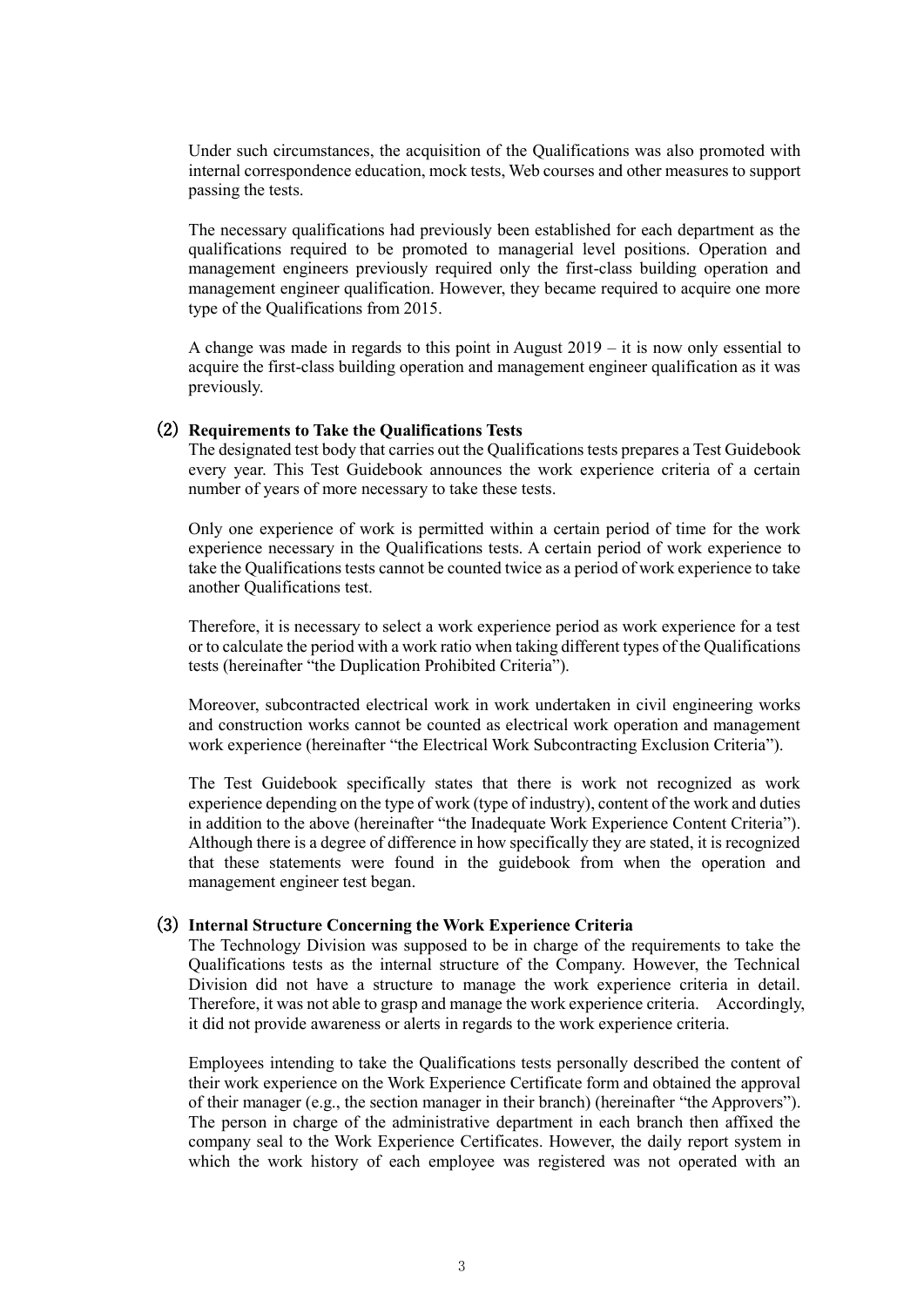awareness of the work experience criteria. Consequently, employees stated their work experience with their personal recollections.

Furthermore, there were many cases in which many of the Approvers approved these certificates as having no errors without carefully examining the stated content.

As mentioned above, the Technology Division did not personally operate checks and so it had absolutely no involvement in the preparation of the Work Experience Certificates.

#### (4) **Actual Situation of the Inadequate Work Experience Criteria**

**(i) Internal Investigation Concerning Those with Inadequate Work Experience** The Company conducted an internal investigation on the existence of inadequate work experience for the Qualifications tests from April 22, 2019 onward.

Specifically, the Company utilized personnel files to prepare a bar chart – a tool to visually determine the suitability of work experience – and a work experience report. It then conducted internal interviews based on those.

As a result, the Company determined that 349 of its current employees (with a total of 422 Qualifications) had inadequate work experience (hereinafter "the Employees with Inadequate Work Experience").

After that, when starting this investigation, the Committee received a report that as a result of the internal re-examination, there was one more Employee with Inadequate Work Experience among current employees to give a total of 350 employees (with a total of 422 Qualifications).

Moreover, there were seven Employees with Inadequate Work Experience among the holders of Qualifications newly identified by the additional internal investigation presented to the Company by the Committee.

Finally, there were 4,189 holders of the Qualifications among current employees (a total of 7,303 Qualifications) who passed the Qualifications tests and acquired the Qualifications in the Company. Of these, there were 357 Employees with Inadequate Work Experience (with a total of 429 Qualifications).

At the same time, the Company conducted an internal investigation concerning the situation for retirees in the same way as with current employees and the Committee then confirmed the facts. The results showed that there were 35 retirees who may have had inadequate work experience (with a total of 50 Qualifications). Upon further investigation, it was found that two of those retirees had passed away. Of the remaining 33 retirees, internal interviews were conducted on 31 of them who could be contacted in the same way as with current employees. As a result, 14 retirees were found to be Employees with Inadequate Work Experience (with a total of 16 Qualifications).

## **(ii) Internal Investigation Concerning Properties and Sales Offices Where Employees with Inadequate Work Experience Were Deployed**

The results of an internal investigation by the Company found that there were 14 properties where current employees determined to be Employees with Inadequate Work Experience were deployed in the past as chief engineers and two properties where such employees had been deployed as managing engineers. It was found that there was a possibility of violations to Article 26 of the Construction Business Act in a total of 16 properties.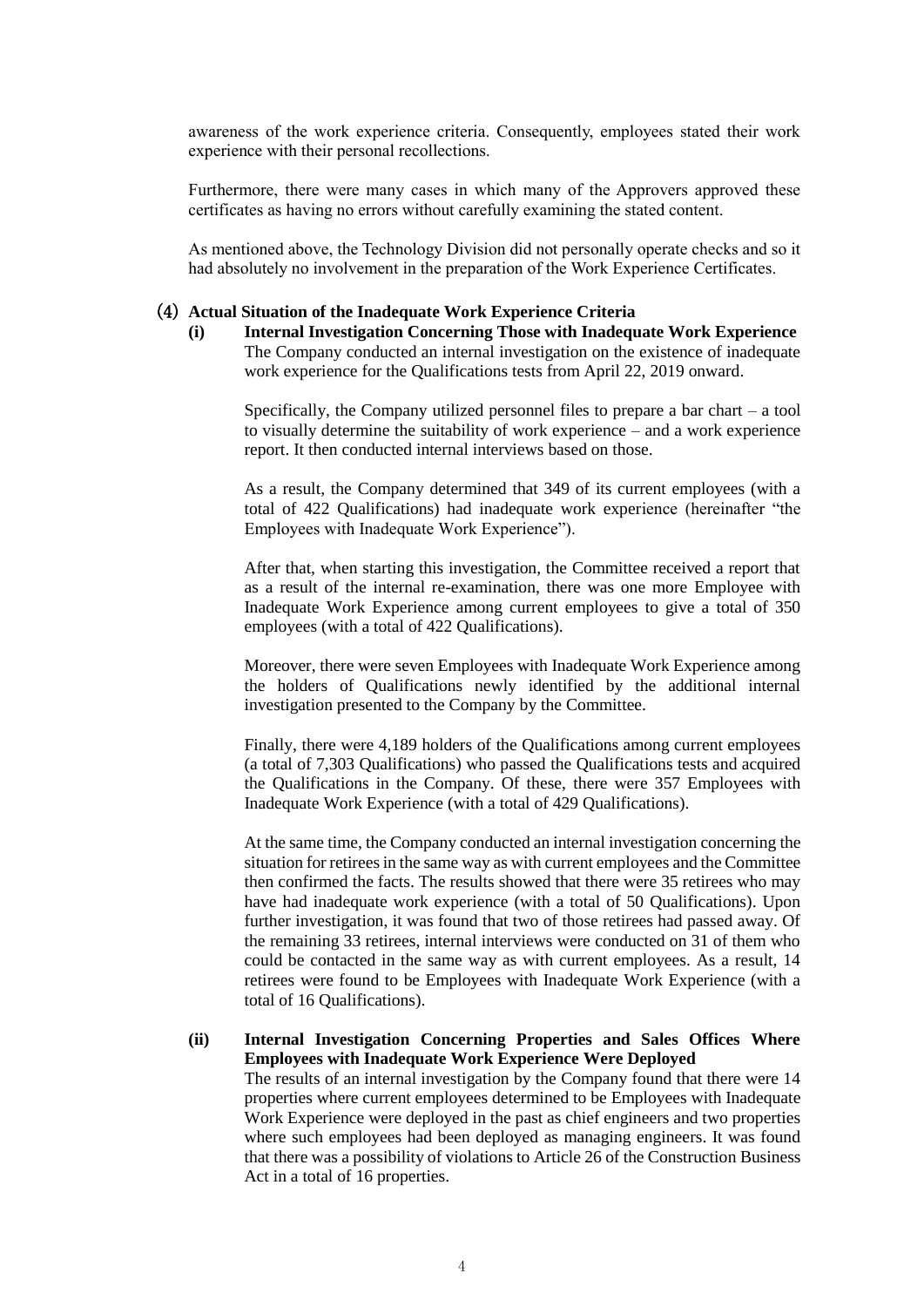There were no properties in which retirees who may have had inadequate work experience had been deployed as chief engineers or managing engineers in construction sites based on possibly inadequate Qualifications.

Similarly, an internal investigation was conducted on whether or not there had been sales offices in which Employees with Inadequate Work Experience had been deployed as full-time engineers. The results showed that there were four sales offices where current Employees with Inadequate Work Experience had been deployed and two sales offices where retirees who may have been Employees with Inadequate Work Experience had been deployed.

An investigation of the retirees who may have been Employees with Inadequate Work Experience was conducted. As a result, it was finally determined that the retirees who had been deployed as full-time engineers in the aforementioned two sales offices did not have inadequate work experience. There were no sales offices where retirees with inadequate work experience had been deployed as full-time engineers.

Moreover, there were no properties where Employees with Inadequate Work Experience newly identified through this additional internal investigation were deployed as chief engineers or managing engineers, or sales offices where they had been deployed as full-time engineers.

## **(iii) Verification and Evaluation Concerning the Internal Investigation by the Committee**

The Committee verified the internal investigation and judgment processes performed by the Company in regards to Employees with Inadequate Work experience. As a result, the Committee confirmed that both processes were appropriate and recognized their suitability. The Committee also recognized the suitability of the additional internal investigation in the same way.

## **(iv) Response and Awareness Concerning the Work Experience Criteria of Employees with Inadequate Work Experience and Approvers** The Committee sent a questionnaire to Employees with Inadequate Work

Experience (all current Employees with Inadequate Work Experience and retirees judged to have been Employees with Inadequate Work Experience as of January 22, 2020 when the questionnaire was sent; this includes those who were Approvers) and conducted an investigation with the questionnaire in regards to the response and awareness relating to the work experience criteria.

Looking at the content of the responses to this questionnaire and the results of the interviews by the Committee, the Employees with Inadequate Work Experience gave their failure to carefully read the Test Guidebook as the main reason that only approximately 20% knew about the Duplication Prohibited Criteria and Electrical Work Subcontracting Exclusion Criteria.

On the other hand, despite the fact approximately 63% of employees knew about the Inadequate Work Experience Content Criteria, a certain number of respondents did not attach importance to the criteria. This included employees who considered applying to take tests because they had been strongly encouraged to acquire multiple qualifications by the Company and because they had not been especially warned about the criteria. As a result, they made the judgment that there was no problem because there were more senior employees who had acquired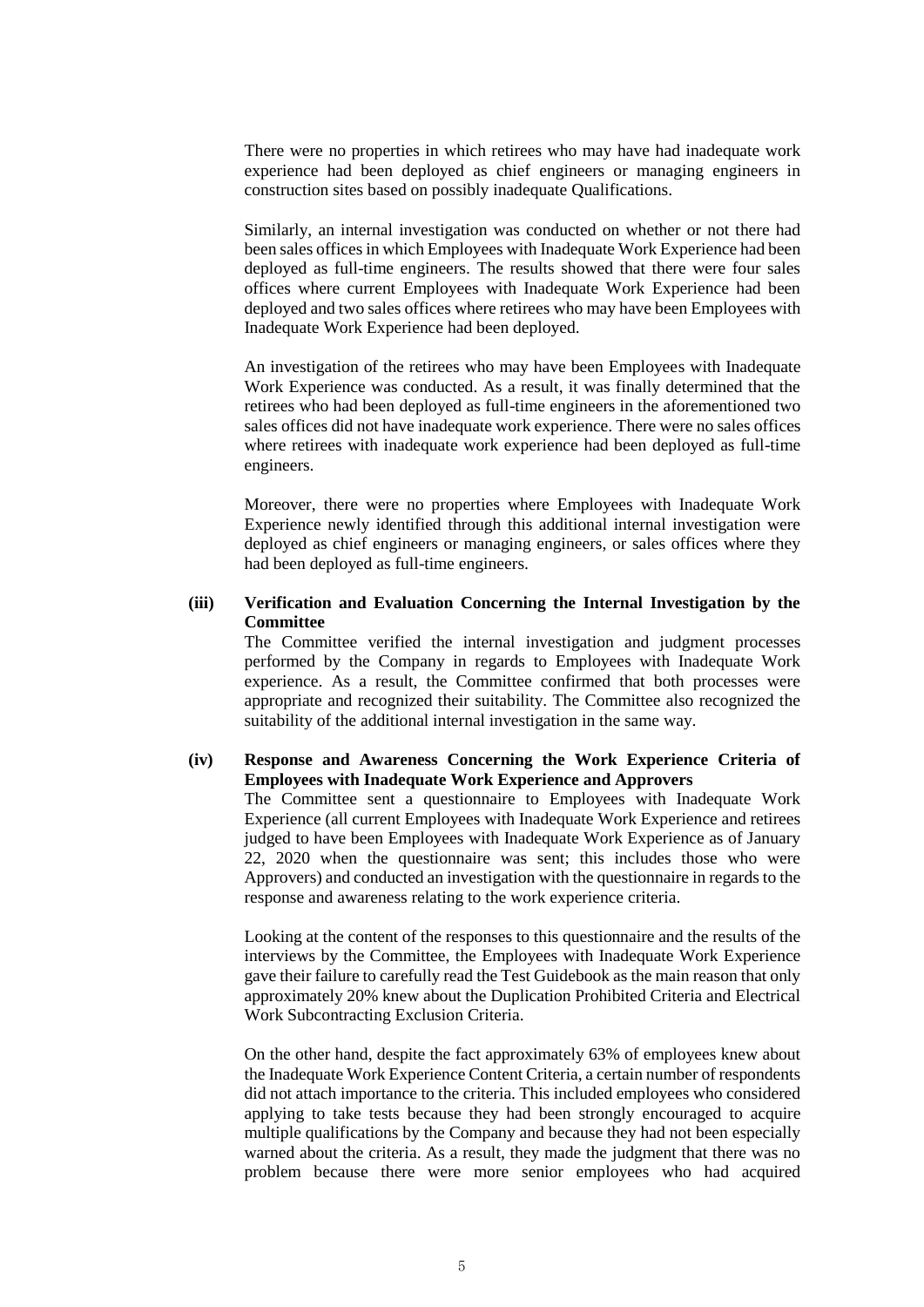Qualifications with similar work experience and because the Company affixed its seal to their Work Experience Certificates and their test admission tickets arrived from the designated body.

Moreover, the degree of understanding of this matter was even lower among Approvers. It is possible to point out that the reason for this is that Approvers did not think to confirm with the Test Guidebook about whether the content of applications were applicable to the test requirements when they received applications to affix seals to Work Experience Certificates.

#### **3. Analysis of the Causes**

## (1) **Policy to Promote the Acquisition of Qualifications**

The Company aimed to encourage the acquisition of qualifications by giving employees incentives to acquire qualifications with congratulatory payments for the purpose of promoting self-development. Although not directly related to work, there was a corporate culture in which there was a high awareness of acquiring qualifications. For example, a large number of employees had acquired operation and management engineer qualifications for the purpose of self-improvement.

In addition, it was a company that promoted the acquisition of qualifications across its entirety. This includes the fact notices were released in the name of the President and the Head of the Technology Division encouraging the acquisition of official qualifications. Against this background, the Technology Division promoted the acquisition of the Qualifications by taking measures to support passing the tests (e.g., internal study sessions) and increasing the amount of congratulatory payments for acquiring licenses.

Furthermore, the Technology Division strengthened this promotion by linking the acquisition of multiple Qualifications with the personnel system. For example, there was a change to requiring one more type of Qualification (either civil engineering works, electrical works or pipe works) with the addition of the license essential to be promoted to a managerial position (e.g., section manager in a technical department) to first-class building operation and management engineers.

However, with the acquisition of the Qualifications linked to the personnel system, it goes without saying that the acquisition of the Qualifications came to be perceived as something on a different level to their necessity in work and self-improvement for employees. Together with this, the acquisition of qualifications itself became the purpose for some employees.

This method of promoting the acquisition of qualifications mainly implemented by the Technology Division was one of the causes for the occurrence of the inadequate work experience.

## (2) **Inadequate Internal Structure Concerning the Work Experience Criteria**

The cause of this was that there was no structure to check the Test Guidebook (e.g., the Duplication Prohibited Criteria and Exclusion Criteria) in the Technology Division. This is despite the fact it strongly promoted the acquisition of the Qualifications. Furthermore, it performed no follow-up (e.g. it did not provide awareness or alerts in regards to the work experience criteria) on the test candidates.

Furthermore, the information management structure necessary to certify work experience had not been established and Work Experience Certificates prepared based on the recollections of test candidates were approved in branches. No checks were performed in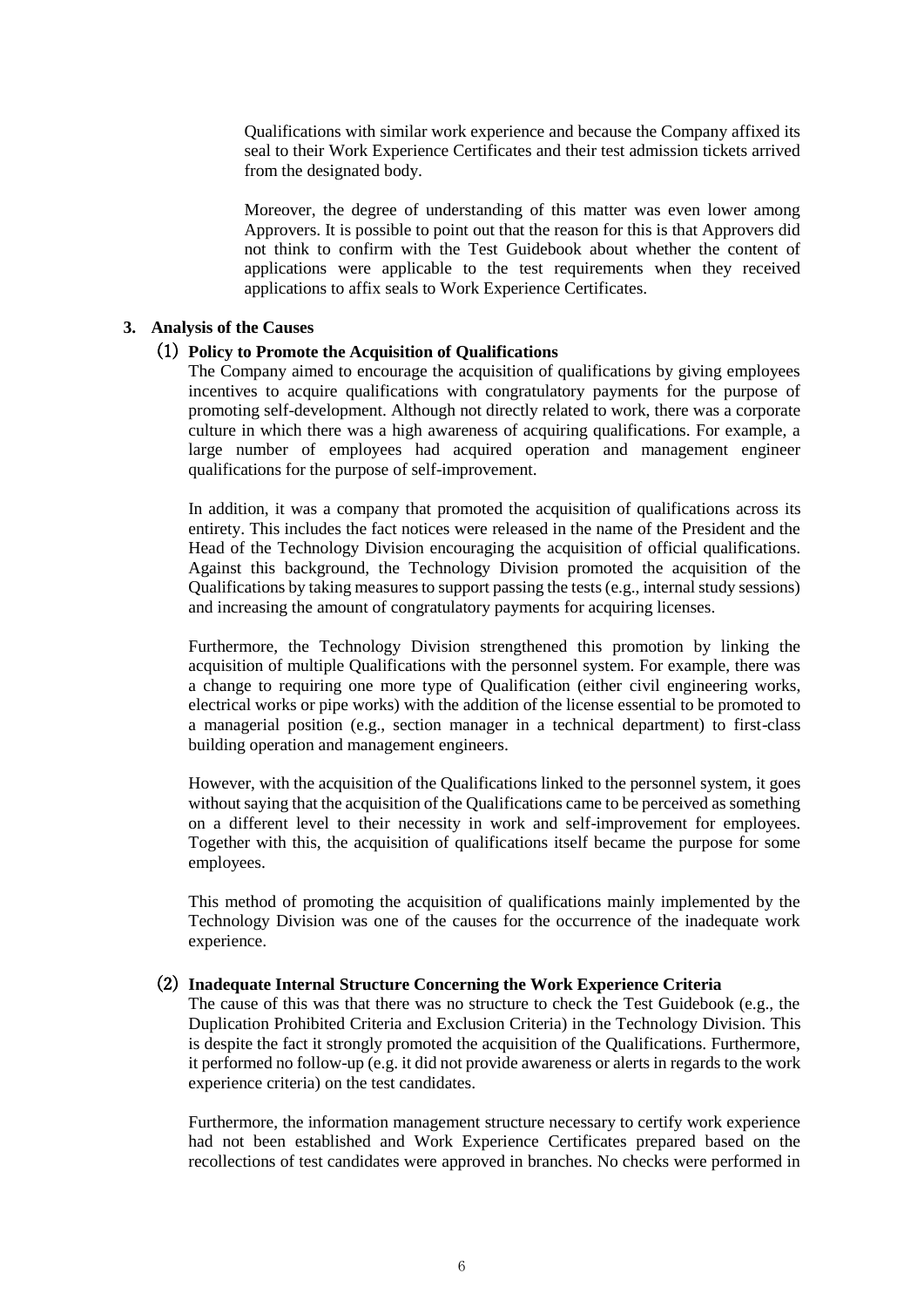the Technology Division.

(3) **Issues in the Response and Awareness Concerning the Work Experience Criteria of Employees with Inadequate Work Experience and Approvers**

Many Employees with Inadequate Work Experience did not carefully read the Test Guidebook. Therefore, the Committee has to point out that the carelessness of the Employees with Inadequate Work Experience themselves was a cause in this regard.

Together with this, many of the Approvers also did not carefully read the Test Guidebook. Accordingly, there was an issue in the response and awareness concerning the work experience criteria.

#### **4. Recommendations for Recurrence Prevention**

#### (1) **Establishment of Appropriate Qualification Acquisition Model Plans**

The Company has a respectable corporate culture aiming to encourage employees to acquire many qualifications for the purpose of self-improvement and self-development. This culture should not be impaired by this issue. However, the method of promoting the acquisition of the Qualifications by the Technology Division itself must be revised.

The work experience necessary to take the Qualifications tests differs depending on the academic background of the test candidate. However, it is necessary to build a personnel development career system upon establishing appropriate qualification acquisition model plans based on the record in the company and experience of the employees belonging to technology departments considering that it will take up to 15 years.

## (2) **Construction of an Internal Structure Concerning the Work Experience Criteria**

The Technology Division in charge of operation and management engineer test requirements did not manage the work experience criteria in the Company. The division did not make employees aware or alert of the work experience criteria at all. Therefore, it is necessary to create a department to manage the work experience. It should then become possible for this department to oversee the work experience criteria – including making employees aware and alert of it.

Moreover, there were times when it was difficult in fact to accurately state the work experience on the Work Experience Certificates by checking the records of construction sites registered in the daily report system and the test candidate's own recollections. This was even more difficult for the Approvers. Accordingly, it is necessary to construct the information management structure required to certify work experience by constructing a system that visualizes work experience so both the test candidates and Approvers can confirm at a glance the work experience.

Furthermore, the preparation of Work Experience Certificates was left completely to branches. This means the Technology Division in charge of the operation and management engineer test requirements did not perform any kind of check. Therefore, it is necessary to construct a structure in which the Technology Division checks the content of the Work Experience Certificates (e.g., a structure requiring advance examination by the Technology Division) when preparing Work Experience Certificates in the future.

# (3) **Provision of a Self-check Tool for the Work Experience Criteria to Test Candidates**

It is necessary to provide a self-check tool to test candidates so that they do not make a mistake in their awareness of the contents of the Test Guidebook. For example, the Company might distribute a checklist that allows candidates to confirm for themselves the work experience criteria sought by the Test Guidebook at the time the candidate applies to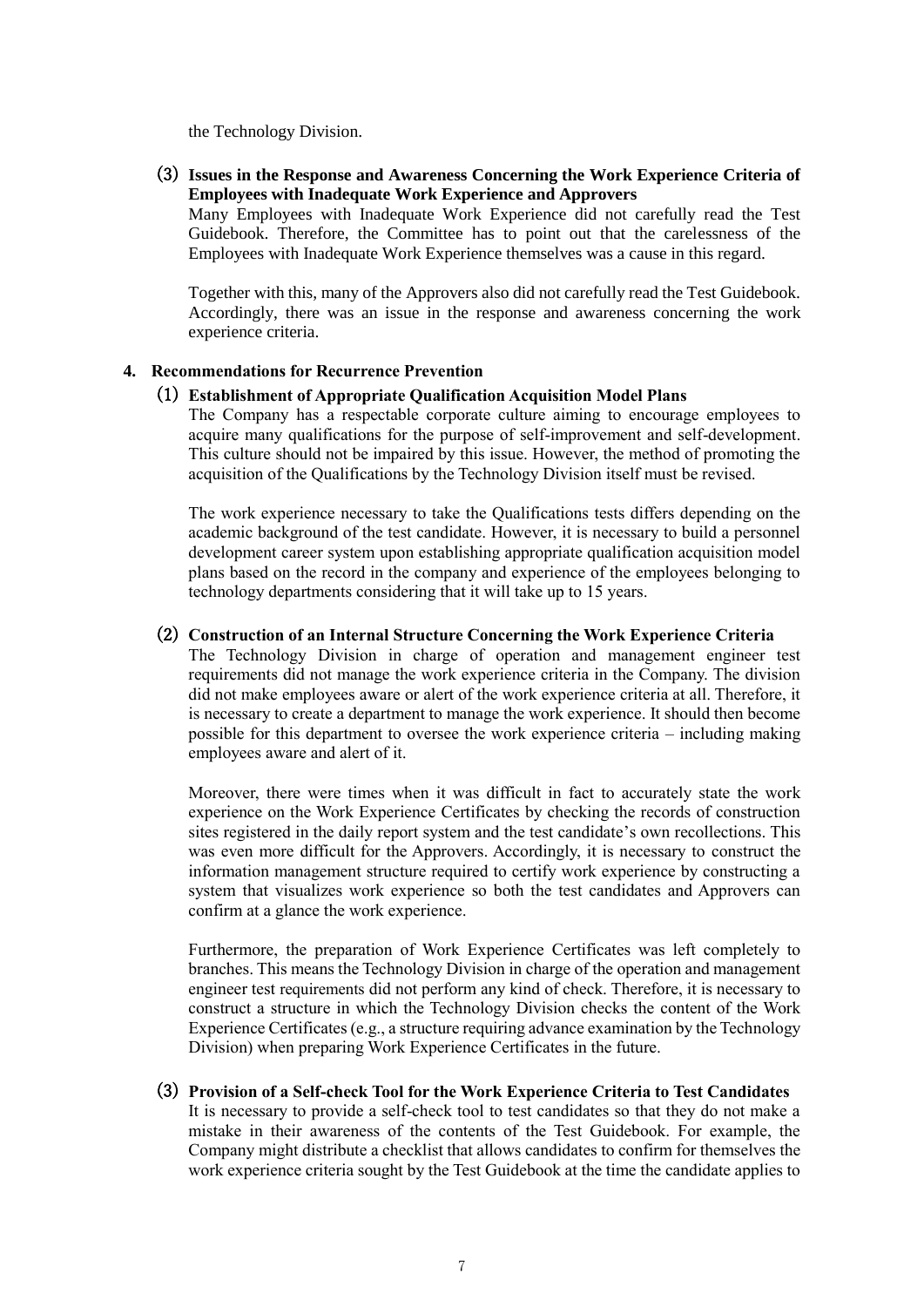take the test.

## **5. Confirmation of the Work Quality of Properties Where Employees with Inadequate Work Experience Were Deployed**

## (1) **Investigation of the Work Quality by the Company**

The Company selected third party investigation organizations and commissioned them to conduct investigations on the work quality of 14 of the 16 properties where Employees with Inadequate Work Experience had been deployed.

These third party investigation organizations investigated the properties and provided reports to the effect that there are no issues with the work quality to the Company. The Company then gave an explanation of these reports to the owners of those properties and received approval forms upon obtaining their understanding in regards to the report content from the owners.

In addition, discussions took place on two of the 16 properties in regards to the implementation of the investigations by the third party investigation organizations with TEPCO Power Grid, Inc., an associated company of the power transmission company Tokyo Electric Power Company Holdings, Inc., because there had been work involving the power transmission part. At that time, a first-type electrical work engineer qualification holder in the constructor that performed the work on the power transmission part conducted this work for both properties. It was confirmed that power is being supplied without problem by conducting an inspection before the transmission of power upon the completion of the work by Tokyo Electric Power Company Holdings. Accordingly, the opinion was expressed that there is no need for a third party investigation organization to conduct a work quality investigation.

The Company recorded those investigation results and then explained them to the holders of the two properties. The Company then received a confirmation letter from the owners upon obtaining their understanding that a third party organization would not be conducting an investigation.

## (2) **Verification and Evaluation on the Work Quality Investigation by the Committee**

The Committee recognizes that the third party investigation organizations which investigated the aforementioned 14 properties have a neutral position with none of them having an interest in the Company. Moreover, the Committee approved the suitability of these organizations to conduct these investigations.

Furthermore, the Committee verified the content of the reports submitted by the third party investigation organizations and the approval forms of the owners. The Committee confirmed that there is no issue with the contents of the reports.

Moreover, the Committee verified the contents of the report recording the results of the discussions with TEPCO Power Grid, Inc. The Committee confirms that TEPCO Power Grid, Inc. is of the opinion it is unnecessary for a third party investigation organization to conduct a work quality investigation. At the same time, the Committee also verified the contents of the confirmation letters from the owners and confirmed that there is no issue with the documents.

Therefore, the Committee recognized it was appropriately confirmed with third party investigation organizations that there is no issue with the work quality of the properties where Employees with Inadequate Work Experience were deployed.